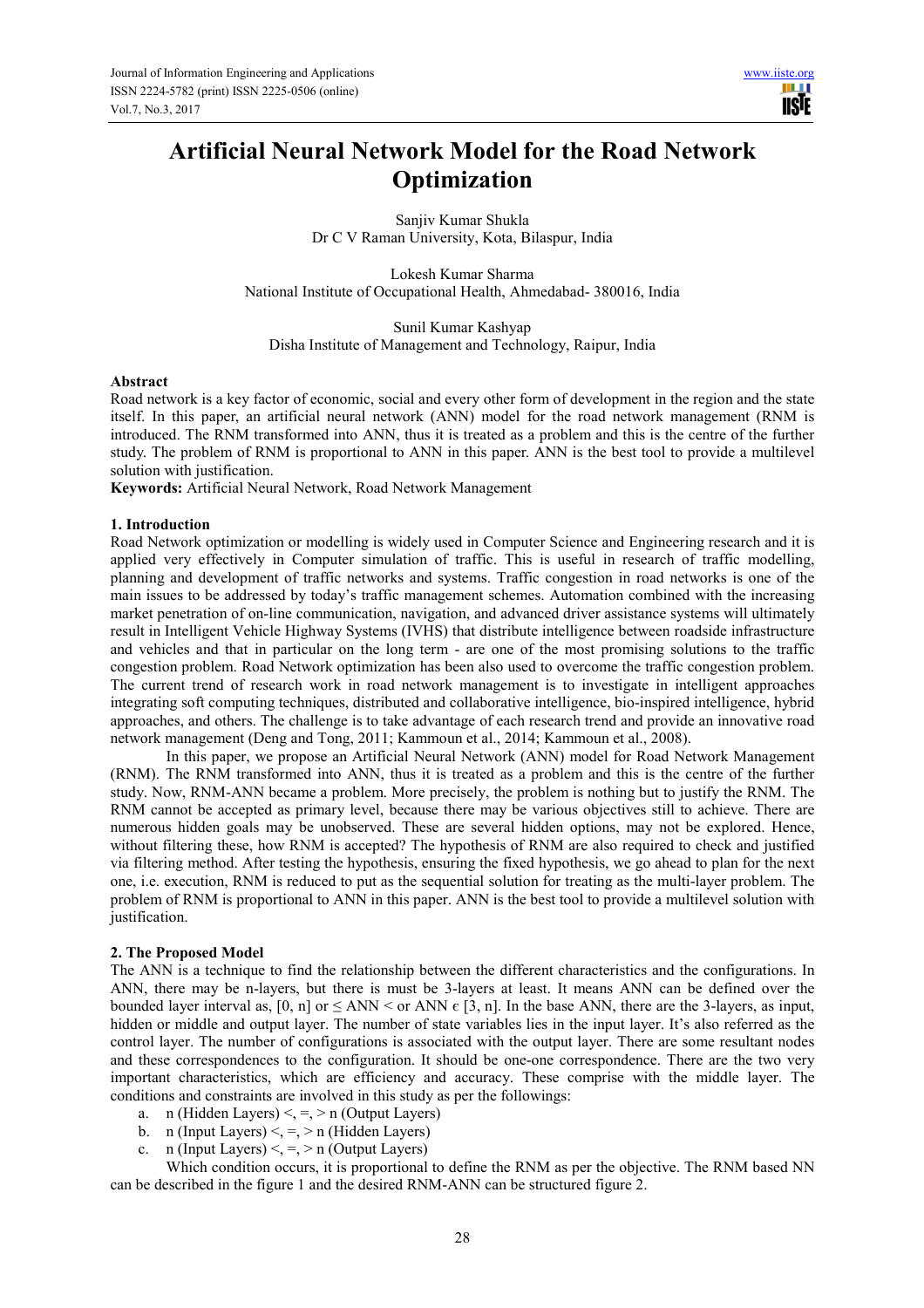

The mathematics of this filtration is present below:

Let, Road Vector = R = (r1, r2...rn)T  $\epsilon$  Rn and Input Vector = I = (i1, i2...in)T  $\epsilon$  (0, 1). Hence, the RNM-ANN Model =  $f(R, I)$ . Its configuration Matrix will be as follows:

 $C =$  $\begin{bmatrix} 0 & 0 \\ 0 & 1 \\ 1 & 0 \end{bmatrix}$ 0 1 1 0 I

 $1 \frac{1 \cdot 4 \times 2}{4 \times 2}$ Hence, there exists a difference vector, i.e.  $D = (d_1, d_2, \ldots, d_n) \in (0, 1)$ , its configuration Matrix will be,  $C_D = \begin{bmatrix} 0 & 0 & 1 \\ 0 & 1 & 0 \end{bmatrix}$ 1

 $\left[\frac{1}{4\times2}\right]$ 

Thus, the error is defined as,

 $E = C - C_D$ 

Therefore, the modified RNM-ANN model will be f (R, E). This can be generalized by ANN basics as  $R_1$   $W(R_1)$ 

$$
\begin{array}{ccc} R_2 & w(R_2) \\ \vdots & \vdots \\ R_n & w(R_n) \end{array} \sum_{1 \to \varphi_1}
$$

According to the probability

$$
\begin{array}{ccc} R_1 & p(R_1) \\ R_2 & p(R_2) \\ \vdots & \vdots \\ R_n & p(R_n) \end{array} \sum_{2} \rightarrow \varphi_2
$$

 $R_n$   $p(R_n)$ 

The one-one correspondence of the both will be,

$$
R_1 \frac{w(R_1)}{p(R_1)}
$$
  
\n
$$
R_2 \frac{w(R_2)}{p(R_2)}
$$
  
\n
$$
\vdots \frac{w(R_n)}{p(R_n)}
$$
  
\n
$$
R_n \frac{w(R_n)}{p(R_n)}
$$

Hence, RNM-ANM is again modified as f  $(\Sigma, \Psi)$ . The configuration matrix corresponds with the modified RNM-ANM model as,

 $R_1$  $R_2$  $\vdots$  $\begin{array}{c} 0 \\ 1 \end{array}$ 0 0 0 1  $\begin{vmatrix} 1 & 0 \\ 1 & 1 \end{vmatrix}$  $\begin{bmatrix} 0 & 1 \\ 1 & 0 \\ 1 & 1 \end{bmatrix}$   $\rightarrow$   $\begin{bmatrix} 0 & 0 & 1 & 1 \\ 0 & 1 & 0 & 1 \end{bmatrix}$  $R_n$   $\Delta$   $\delta$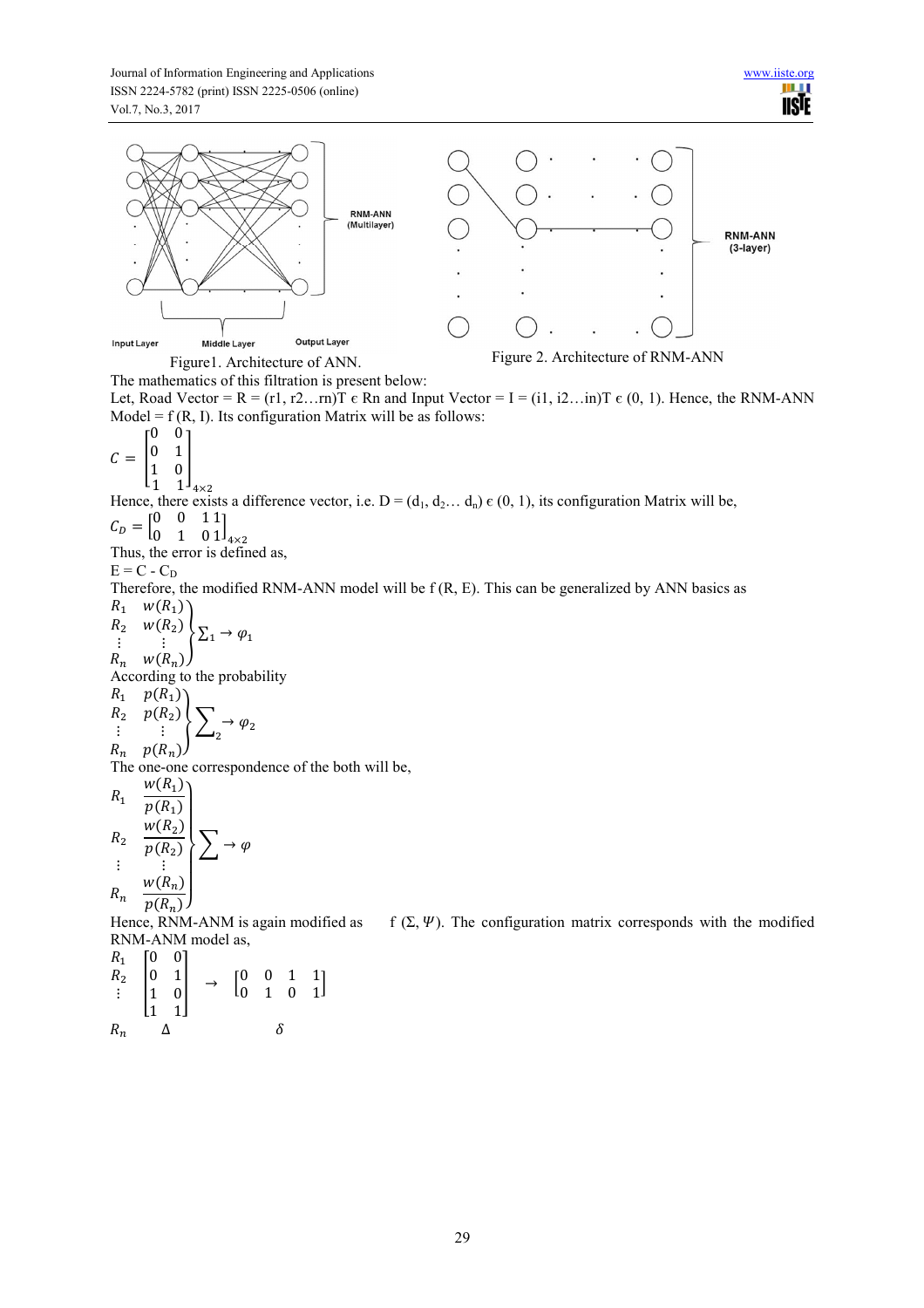

Figure 3: Weight of probability and its representation

The strings are proportional to minors of the above correspondence matrix, as,  $\Delta_{11} = [0] \cdots \Delta_{42} = [1]$  $\delta_{11} = [0] \cdots \delta_{42} = [1]$ 

The correspondence between  $\Delta$  and  $\delta$  will be represented by

 $\Delta_{11} \rightarrow \delta_{11}$ 

 $\ddot{\mathbf{i}}$   $\ddot{\mathbf{j}}$   $\ddot{\mathbf{j}}$   $\ddot{\mathbf{k}}$  $\Delta_{42} \rightarrow \delta_{42}$ It's the isomorphic condition for the RNM-ANF. So, the ANN is applied for RNM also as per the

weight of probability and its representation will be as figure 3.

 $O \leq P(R) \leq 1$ 

Let, the angular distribution of Road as,

 $\Theta \in [0, 1]$ 

 $Q = \Theta1 \leq \Theta2 \leq ... \leq \Theta n = 1$ 

This is the partition, as per the probability distribution. Hence, the new RNM-ANN model is formed, as the angular configuration matrix.

$$
C_{\theta} = \begin{bmatrix} \theta_1 \\ \theta_2 \\ \vdots \\ \theta_n \end{bmatrix}
$$

and its correspondence weight as per the  $C_{\Theta}$  is

$$
C_{w(\theta)} = \begin{bmatrix} \cos \theta_1 \\ \cos \theta_2 \\ \vdots \\ \cos \theta_n \end{bmatrix}
$$

So, the RNN-ANN model will be  $R_1$ 

$$
R_2\n\begin{bmatrix}\nC_\theta & \to & C_{w(\theta)} & \to & \Sigma & \to & \varphi \\
\vdots & & & & \\
R_n\n\end{bmatrix}
$$
\n
$$
or \quad f(R, \varphi)
$$
\n
$$
\begin{bmatrix}\n\cos \theta_1 \\
\cos \theta_2 \\
\vdots \\
\cos \theta_n\n\end{bmatrix} \rightarrow \begin{bmatrix}\n\cos \varphi_1 \\
\cos \varphi_2 \\
\vdots \\
\cos \varphi_n\n\end{bmatrix}
$$